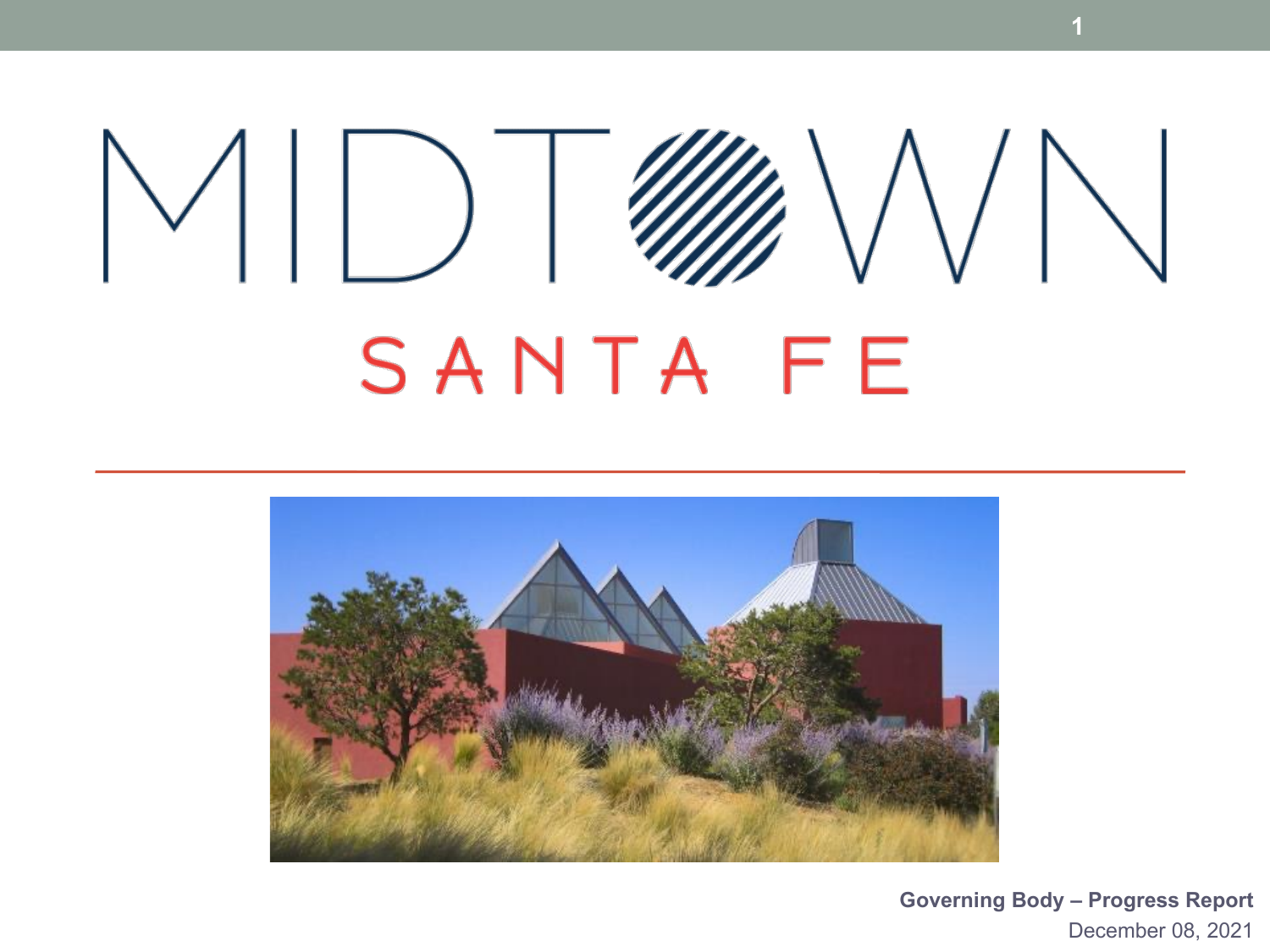## What's ahead in 2022...

…the City is leading a team of planning and public engagement consultants to create **two inter-connected plans** that will be combined to create the Midtown Redevelopment Plan.

- **1. DEVELOPMENT FRAMEWORK PLAN**: lays out land uses and infrastructure framework to enable future development and investment.
- **2. COMMUNITY DEVELOPMENT PLAN**: identifies community goals and benefits that will be delivered as development occurs.

**These inter-connected plans will guide the City and allow for- and nonprofit developers to implement development incrementally over time**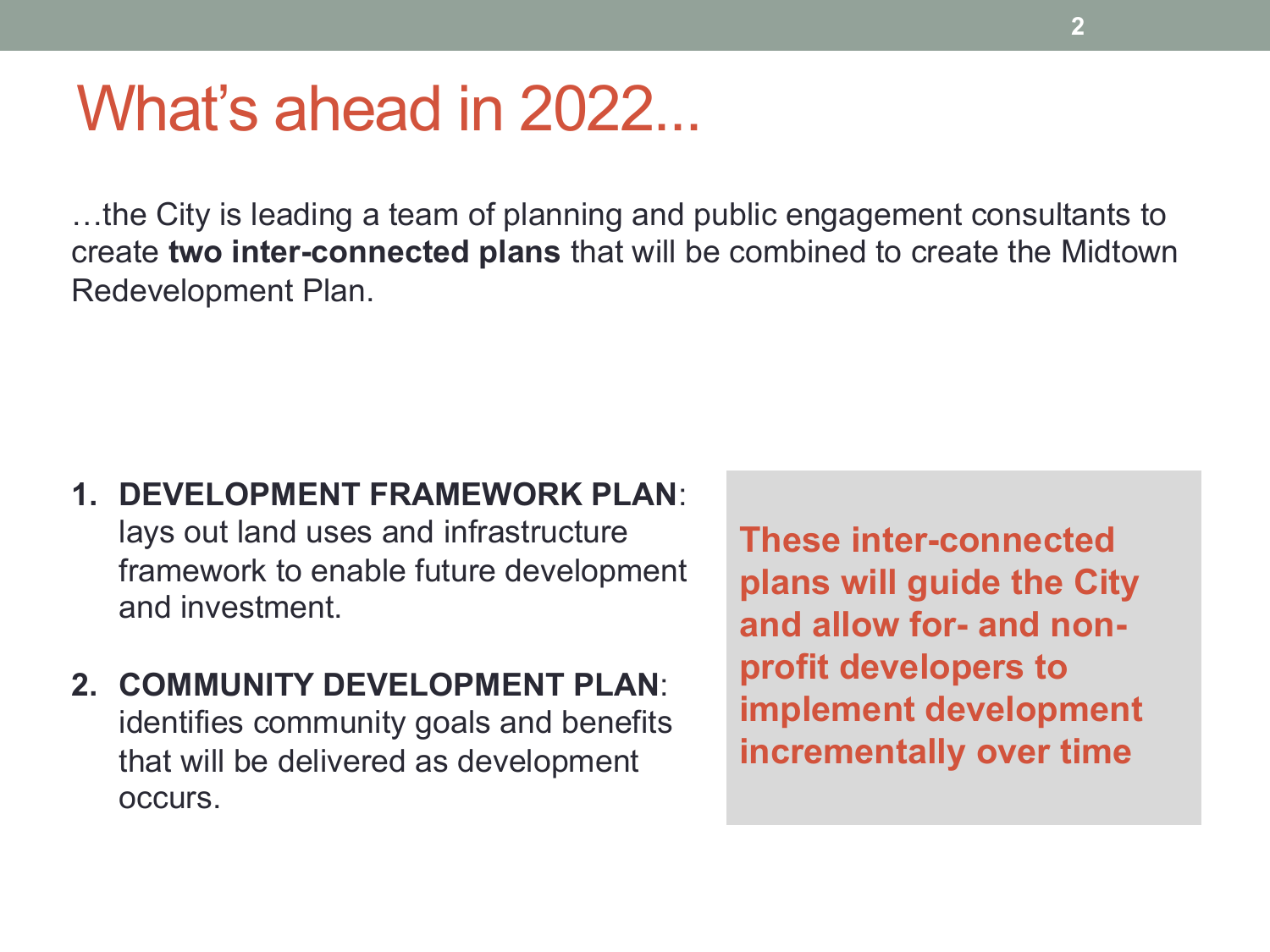## What will inform the Community Development Plan?

The Community Development Plan will be informed by the Public Engagement activities that have been ongoing:

- LINC overlay planning activities
- Midtown Concept Planning in 2018
- Midtown Engagement Partners and Urban Planning and Economics Team events in 2021
- Ongoing letters, e-mails, discussions, and civic forums submitted by the public

The City took an unprecedented approach to the Midtown Public Engagement effort, which required much trust, gratitude, and leadership of the Mayor's administration and Governing Body.

**This December Progress Report presentation provides an opportunity to hear from DPAC and the Midtown Engagement Partners**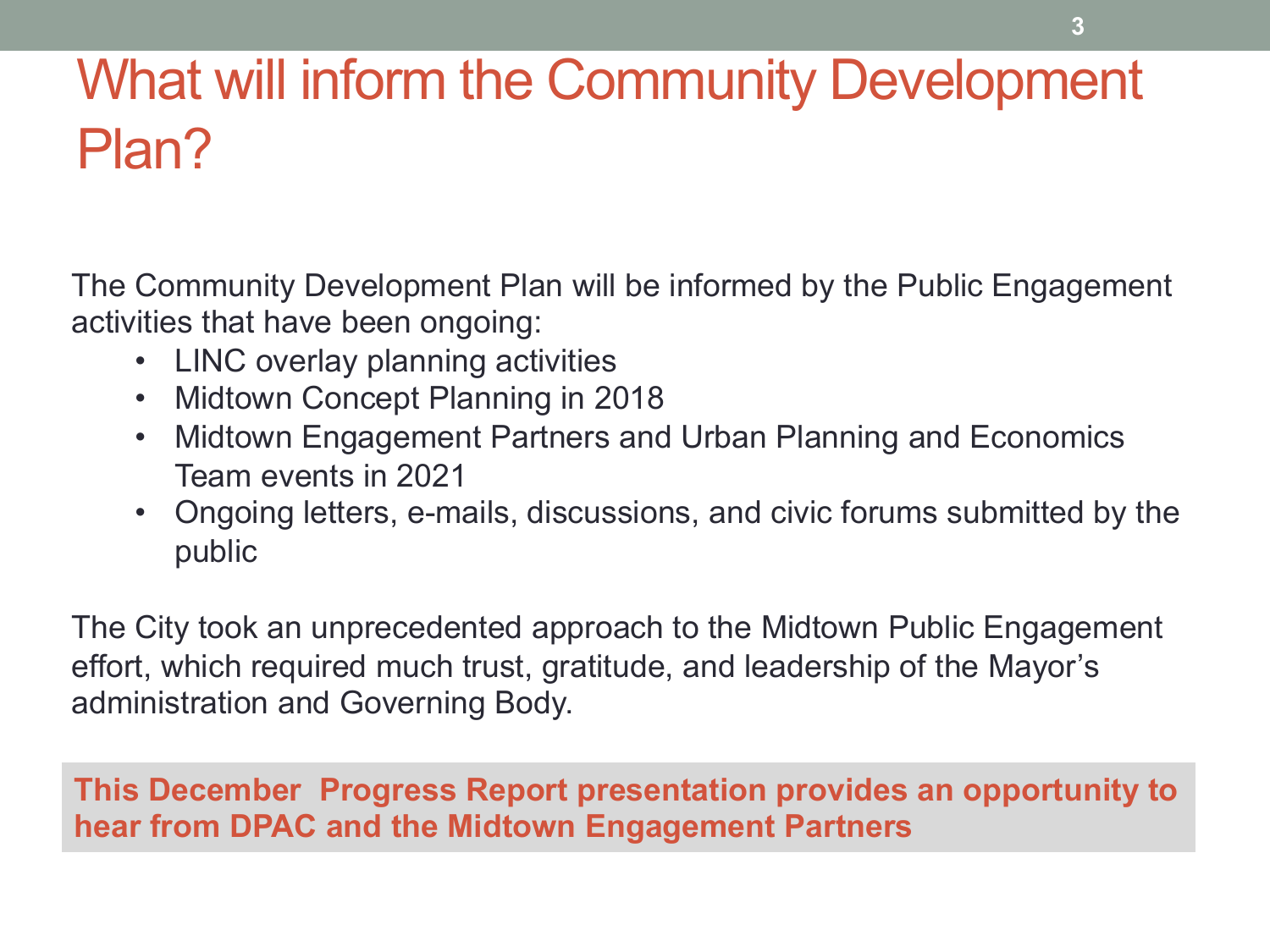## A look at Midtown Public Engagement

#### **THE APPROACH**

The City supported local community organizations with a shared commitment to equitable, welcoming, and meaningful participation in public policy making and planning.

The City contracted the UNM Design & Planning Assistance Center (DPAC) to manage the public engagement effort and apply its practical planning experience, academic perspective, and community planning approach.

Local community organizations, selected through a Request for Proposals, developed the public engagement process and activities, as well as hosted and facilitated events.

Their process will be summarized in a final Public Engagement Report, which will inform the City's Midtown Community Development Plan.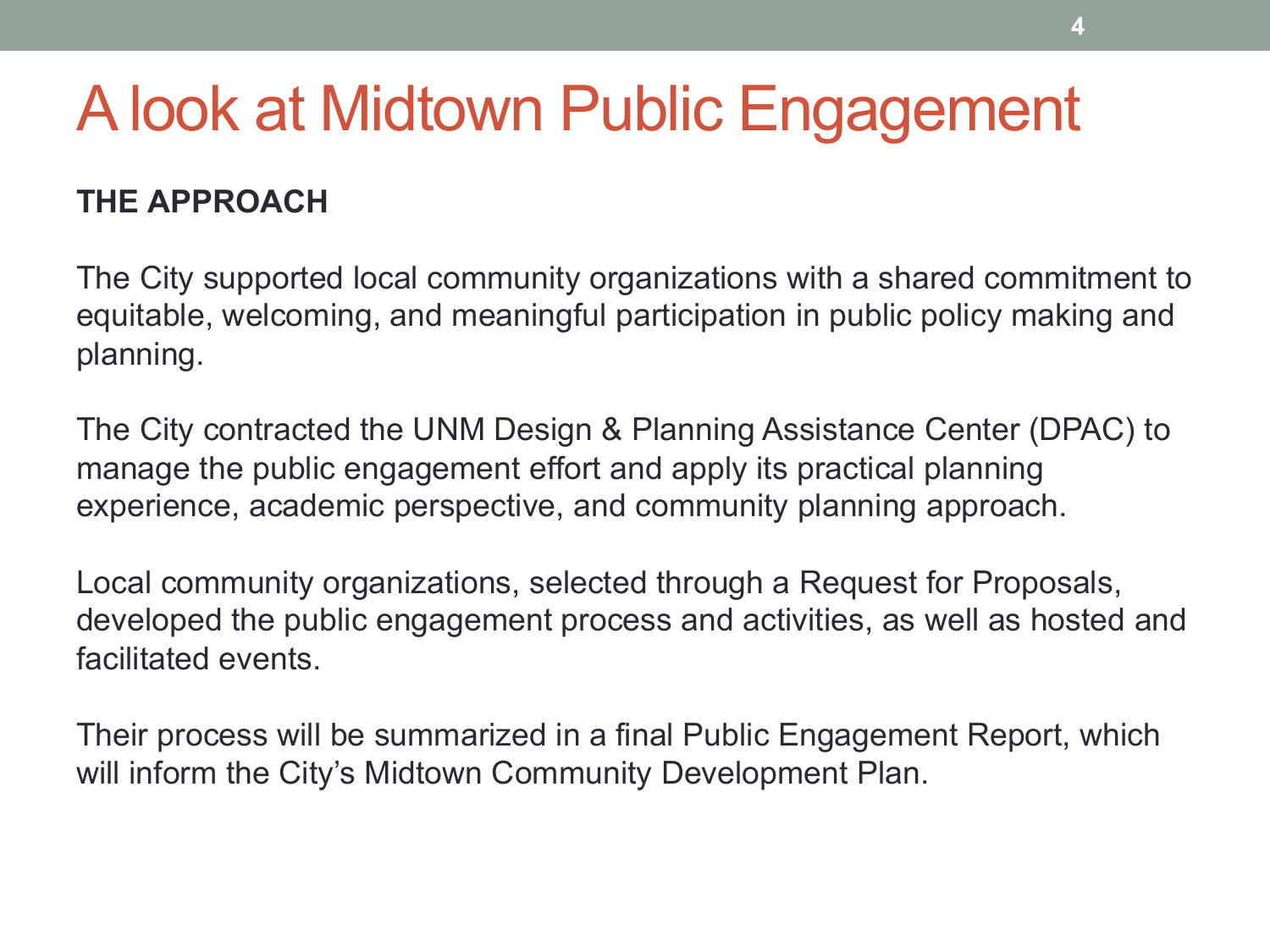#### Midtown District - Development Planning Timeline

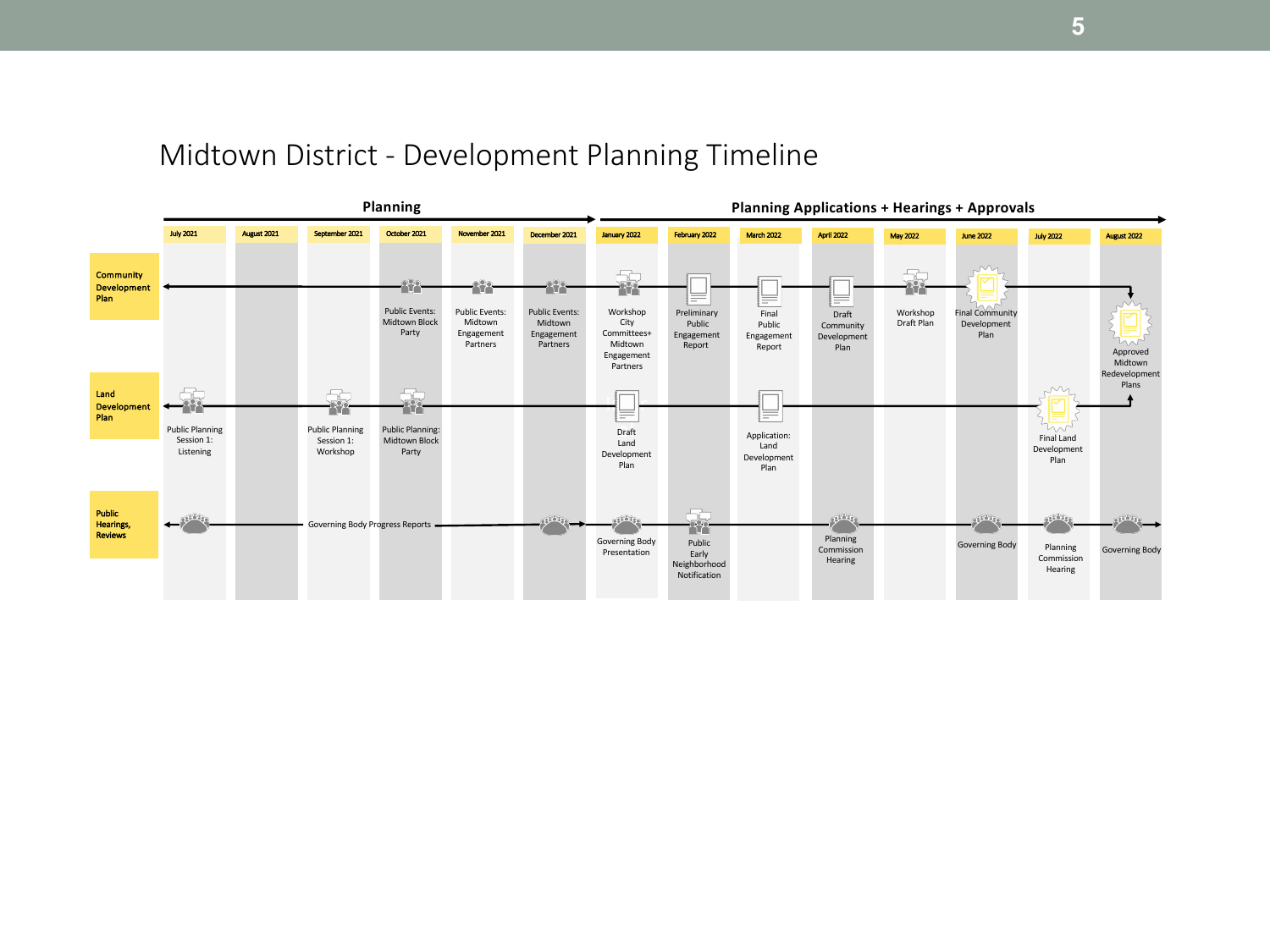**This December Progress Report presentation provides an opportunity to hear from DPAC and the Midtown Engagement Partners.**

**The Public Engagement Addendum to this monthly presentation, submitted by DPAC and the MEPs provides a summary of the work to date.**

**Please refer to the Dec 2021-Progress Report-Midtown\_07DEC2021\_Public Engagement Addendum**